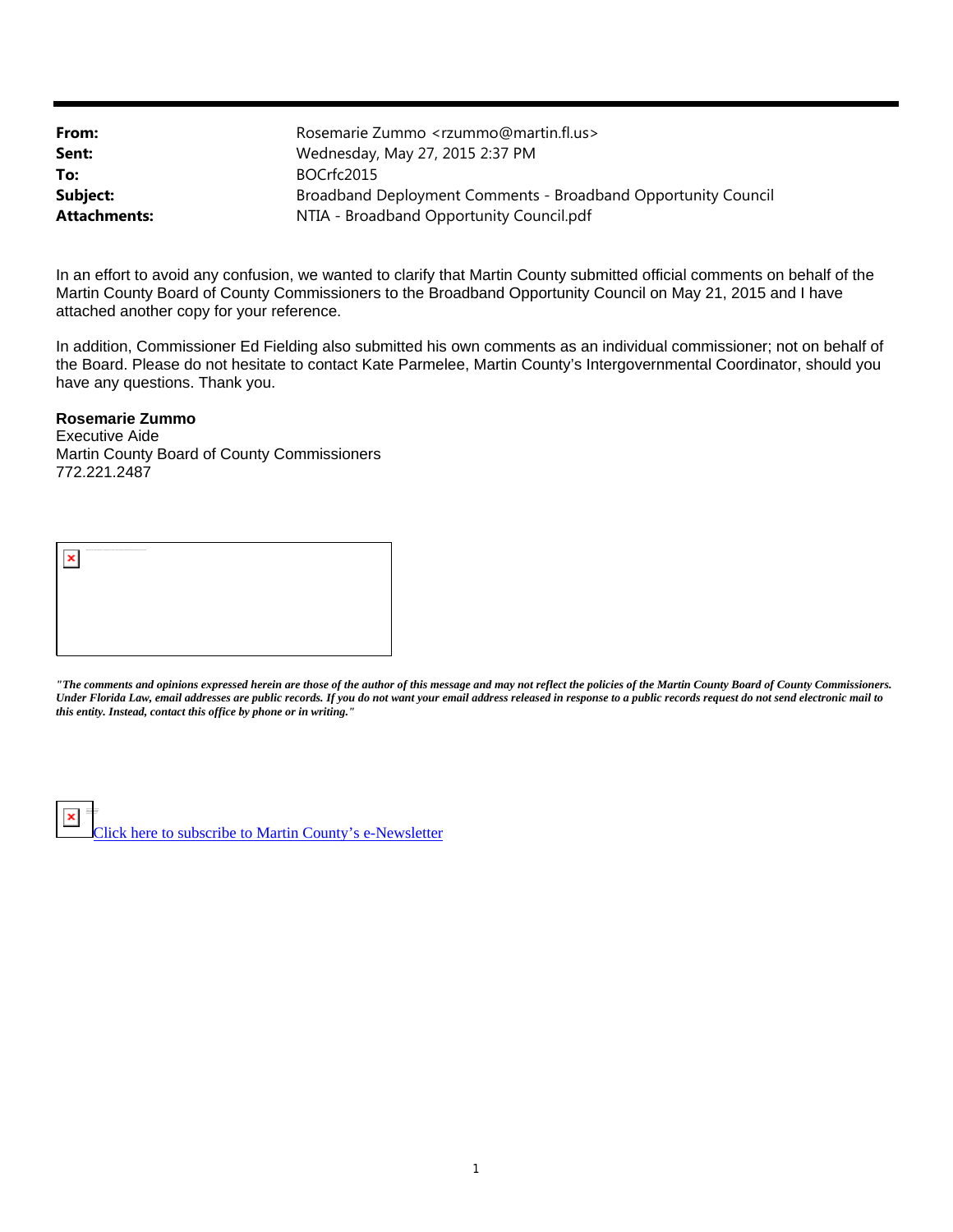

DOUG SMITH Commissioner, District 1

ED FIELDING Commissioner, District 2

ANNE SCOTT Commissioner, District 3

SARAH HEARD Commissioner, District 4

JOHN HADDOX Commissioner, District 5

TARYN KRYZDA, CPM County Administrator

MICHAEL D. DURHAM County Attorney

> **TELEPHONE** 772-288-5400

WEB ADDRESS http://www.martin.fl.us

## **MARTIN COUNTY BOARD OF COUNTY COMMISSIONERS**

2401 S.E. MONTEREY ROAD • STUART, FL 34996

Telephone: 772.288.5421 Fax: 772.288.5432 Email: efieldin@martin.fl.us

*Via e-mail: BOCrfc2015@ntia.doc.gov* 

National Telecommunications & Information Administration U.S. Department of Commerce 1401 Constitution Avenue NW, Room 4626 Washington, DC 20230

Attn: Broadband Opportunity Council

Dear Honorable Members of the Broadband Opportunity Council:

Thank you for the opportunity to comment on how federal agencies can promote broadband deployment, adoption and competition. We greatly appreciate the President's recognition of the importance of broadband deployment.

Martin County, Florida is proud to have some of the highest per capita fiber optic mileage in the state of Florida. Martin County's fiber network is among the few (if not the only) in the state to serve all local government agencies including law enforcement, emergency services, libraries, schools, several nonprofit organizations and the campuses of Martin Memorial Health Systems. Martin County is a member of the South Florida Shared Fiber Initiative, a five county collaborative effort formed to educate the Florida Legislature, the Florida Department of Transportation and the Florida Congressional delegation. The other counties are Indian River, St. Lucie, Palm Beach and Broward.

On behalf of the Martin County Board of County Commissioners, I offer the following comments.

The Martin County Board of County Commissioners strongly encourages every possible opportunity to expand broadband deployment by removing federal, state or other legislative barriers that prevent local governments from their pursuit to serve their communities.

Federal agencies should assist local government efforts to create regional high capacity fiber optic networks connecting emergency management communications, education facilities, hospitals and biomedical institutions thus providing an increase in citizen services.

Our federal government can help by implementing and enforcing policies and procedures for the shared use of conduit and other broadband technologies (i.e. wireless, etc.) for broadband facilities in conjunction with state and federal highway construction projects. The shared use of underground fiber conduit along highway and roadway rights of way can improve traffic flow and safety through